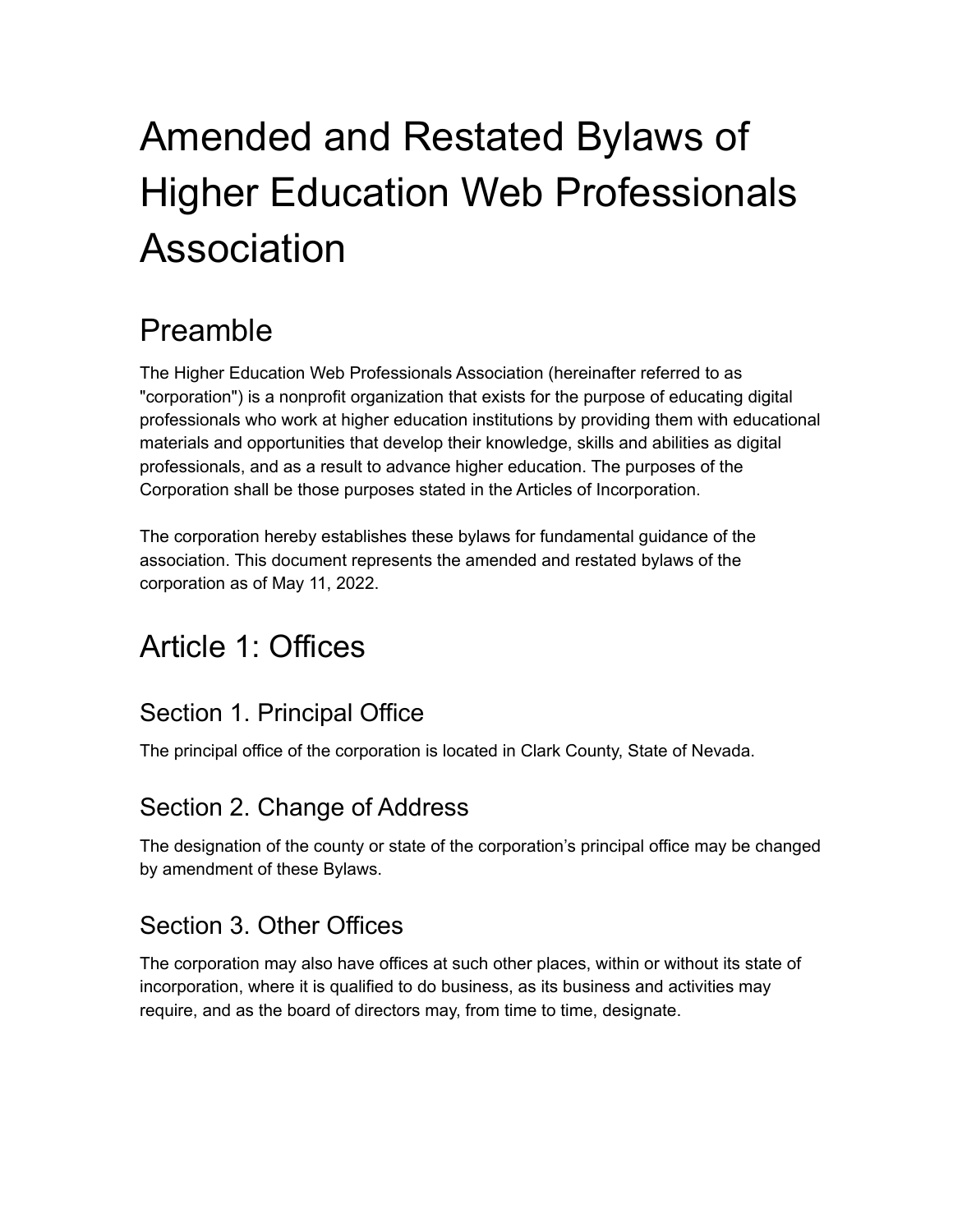# Article 2: Nonprofit Purposes

### Section 1. IRC Section 501(C) Purposes

This corporation is organized exclusively for one or more of the purposes as specified in Section 501(c) of the Internal Revenue Code, including, for such purposes, the making of distributions to organizations that qualify as exempt organizations under Section 501(c) of the Internal Revenue Code.

#### Section 2. Specific Objectives and Purposes

The specific purpose for which this corporation is organized is to provide digital professionals who work at higher education institutions with educational materials and opportunities that develop their knowledge, skills, and abilities as digital professionals, and as a result advance higher education.

# Article 3: Directors

#### Section 1. Number

The corporation shall have a minimum of 5 Directors, a maximum of 12 Directors, and collectively they shall be known as the Board of Directors. Employees of the corporation may serve in a non-voting capacity not included in this number.

#### Section 2. Qualifications

Directors shall be of the age of majority in the state of incorporation, and shall be members of the Association at the time of their election in a class of membership that qualifies for board service for the duration of the term, as prescribed in Article 6, Membership.

#### Section 3. Powers

Subject to the provisions of the laws of the state of incorporation and any limitations in the Articles of Incorporation, the activities and affairs of this corporation shall be conducted and all corporate powers shall be exercised by or under the direction of the Board of Directors.

#### Section 4. Duties

It shall be the duty of the Directors to: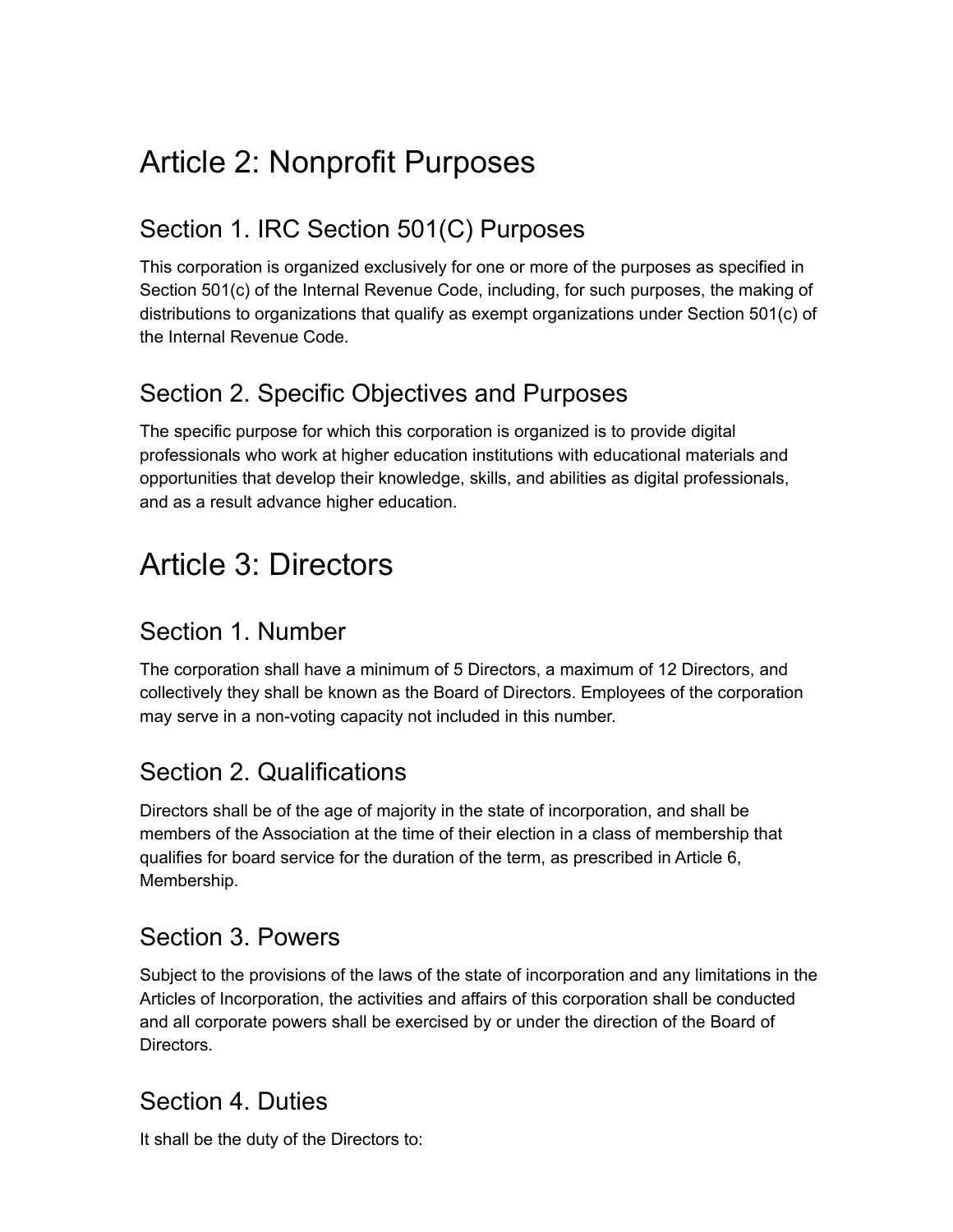- A. Perform any and all duties imposed on them collectively or individually by law, by the Articles of Incorporation, or by these Bylaws, and to fulfill the expectations of Board service;
- B. Appoint and remove, employ and discharge, and, except as otherwise provided in these Bylaws, prescribe the duties and fix the compensation, if any, of all officers, agents and employees of the corporation;
- C. Supervise all officers, agents and employees of the corporation to ensure that their duties are performed properly;
- D. Meet at such times and places as required by these Bylaws;
- E. Register their addresses with the Secretary of the corporation, and notices of meetings communicated to them at such addresses, via methods as established by the Board, shall be valid notices thereof.

# Section 5. Term of Office

Each Director shall be elected to office by term, which consists of a period of three years. Directors shall hold their offices until their successors are duly elected and qualified, except such as may be appointed to fill a vacancy, who shall hold office for the unexpired term. Each Director may serve up to two consecutive elected terms in their office. After an absence of at least one year, a Director may be reelected to hold that office as per the stated terms.

#### Section 6. Compensation

Directors shall serve without compensation. They shall be allowed reasonable advancement or reimbursement of expenses incurred in the performance of their duties.

# Section 7. Place of Meetings

Meetings shall be held at a location designated by the Board of Directors.

#### Section 8. Regular Meetings and Elections

Meetings of Directors shall be held a minimum of six times annually; or as agreed upon by a majority vote of the Board.

The Board of Directors may set or revise the schedule of regular meetings by resolution at any regular meeting or special meeting called for the purpose.

At the regular meeting of directors held in either May or June, directors shall be elected by the Board of Directors. If the Directors approve an alternate schedule of meetings which omits May or June, then the Board shall designate the meeting scheduled either immediately before or immediately after for the election. Each director shall cast one vote per candidate, and may vote for as many candidates as the number of candidates to be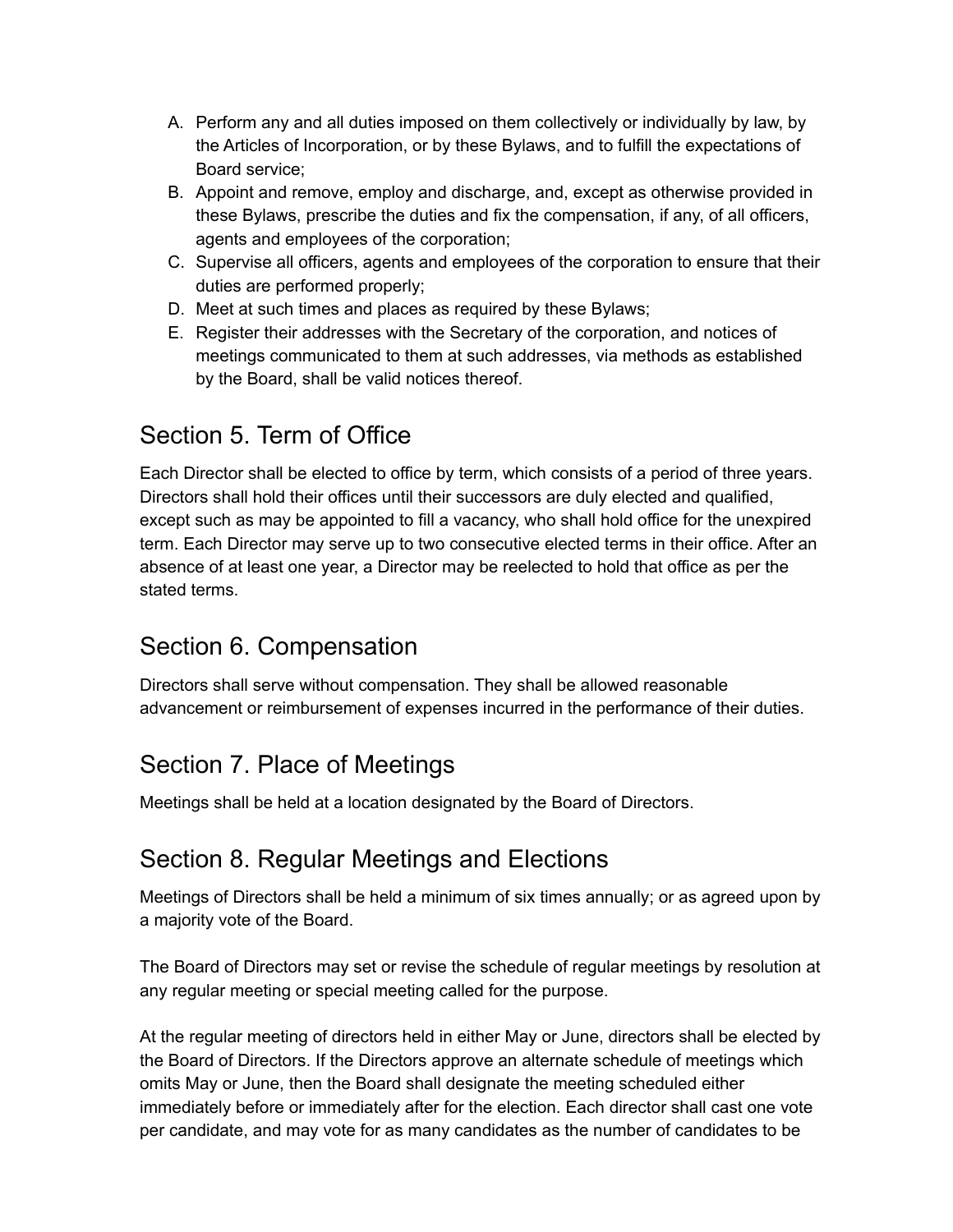elected to the Board. The candidates receiving the highest number of votes up to the number of directors to be elected shall be elected to serve on the board.

# Section 9. Special Meetings

Special meetings of the Board of Directors may be called by the President, the Vice President, the Secretary, by any two Directors, or, if different, by the persons specifically authorized under the laws of this state to call special meetings of the board. Such meetings shall be held at the time and places as designated by the Board of Directors.

### Section 10. Notice of Meetings

Unless otherwise provided by the Articles of Incorporation, these Bylaws, or provisions of law, the following provisions shall govern the giving of notice for meetings of the Board of Directors:

- A. Regular Meetings. No notice need be given of any regular meeting of the board of directors.
- B. Special Meetings. At least 3 days prior notice shall be given by the Secretary of the corporation to each director regarding each special meeting of the Board.

### Section 11. Quorum for Meetings

A quorum shall consist of a majority of the members of the Board of Directors.

Except as otherwise provided under the Articles of Incorporation, these Bylaws, or provisions of law, no business shall be considered by the board at any meeting at which the required quorum is not present, and the only motion which the Chair shall entertain at such meeting is a motion to adjourn.

#### Section 12. Majority Action As Board Action

Every act or decision done or made by a majority of the directors present at a meeting duly held at which a quorum is present is the act of the Board of Directors, unless the Articles of Incorporation, these Bylaws, or provisions of law require a greater percentage or different voting rules for approval of the matter by the board.

# Section 13. Conduct of Meetings

Meetings of the Board of Directors shall be presided over by the President of the corporation or, in their absence, by the Vice President of the corporation or, in the absence of each of these persons, by a Chairperson chosen by a majority of the directors present at the meeting. The Secretary of the corporation shall act as secretary of all meetings of the board, provided that, in their absence, the presiding officer shall appoint another person to act as Secretary of the Meeting.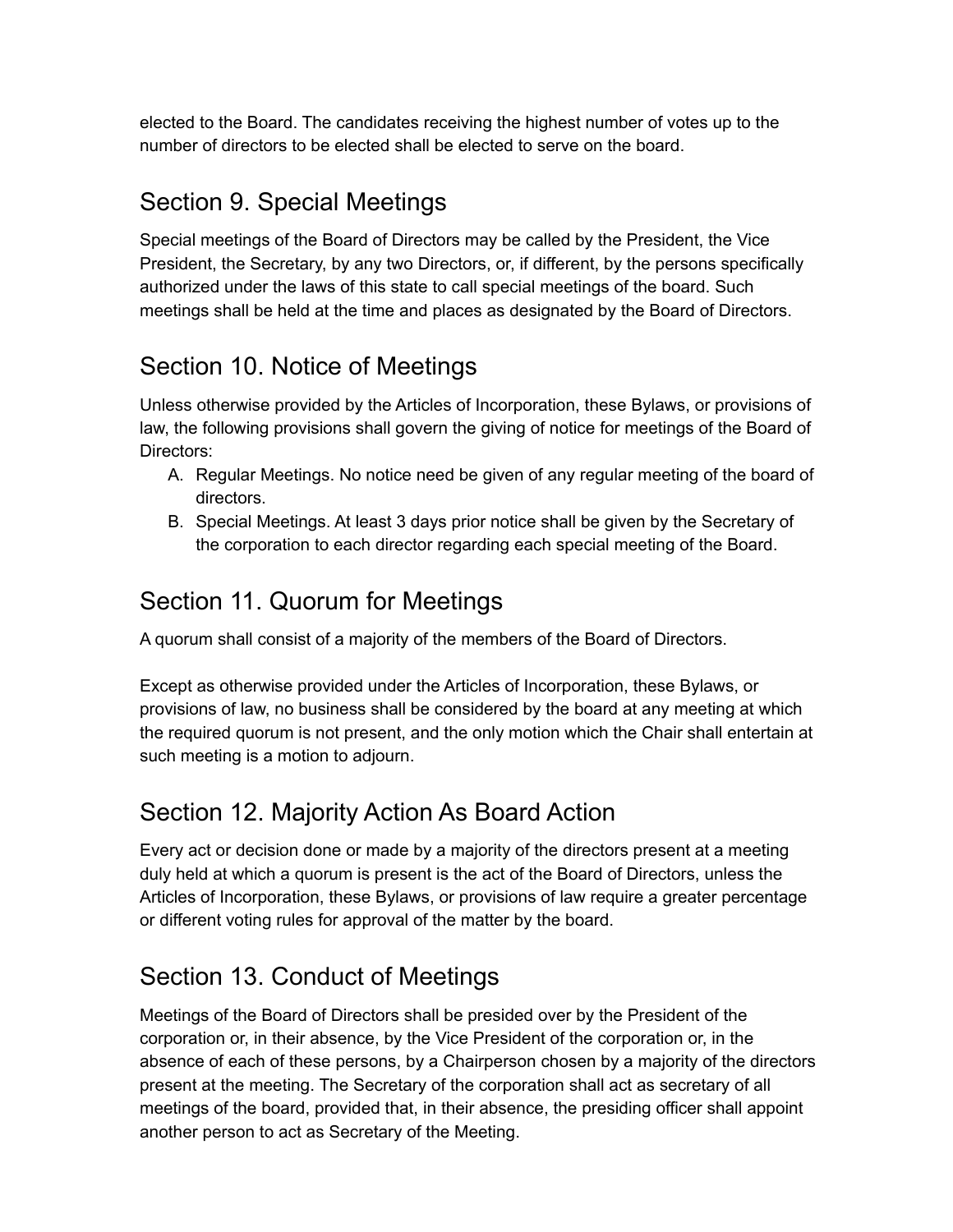Meetings shall be governed by the laws of the State of Nevada, insofar as such rules are not inconsistent with or in conflict with the Articles of Incorporation, these Bylaws, or with provisions of law.

#### Section 14. Vacancies

Vacancies on the Board of Directors shall exist in cases including: (1) term ending, resignation, removal, or death of any Director, and (2) whenever the number of authorized Directors is increased.

Unless otherwise prohibited by the Articles of Incorporation, these Bylaws or provisions of law, vacancies on the board may be filled by approval of the Board of Directors. If the number of Directors then in office is less than a quorum, a vacancy on the Board may be filled by approval of a majority of the directors then in office or by a sole remaining director. A person elected to fill a vacancy on the Board shall hold office for the remainder of the term of the vacated seat, or until their resignation, removal, or death from office.

#### Section 15. Removal and Resignation

Directors may be removed from office, as permitted by and in accordance with the laws of the State of Nevada. Causes for removal may include (but are not limited to) violation of Association Code of Conduct, violation of Conflict of Interest policy, or failure to meet expectations of Board service.

Any Director may resign from the Board effective upon giving written notice to the President or the Secretary, unless the notice specifies a later time for the effectiveness of such resignation. No Director may resign if the corporation would then be left without a duly elected Director or Directors in charge of its affairs, except upon notice to the Office of the Attorney General or other appropriate agency of this state. A Director who is also an Officer resigning in this manner also satisfies the resignation requirements in Article 4, Section 4.

If a member of the Board is found by unanimous vote of the other members to have failed to attend without good cause three (3) consecutive meetings of the Board in any calendar year, the office of such member shall be vacant.

# Section 16. Non-Liability of Directors

The Directors shall not be personally liable for the debts, liabilities, or other obligations of the corporation.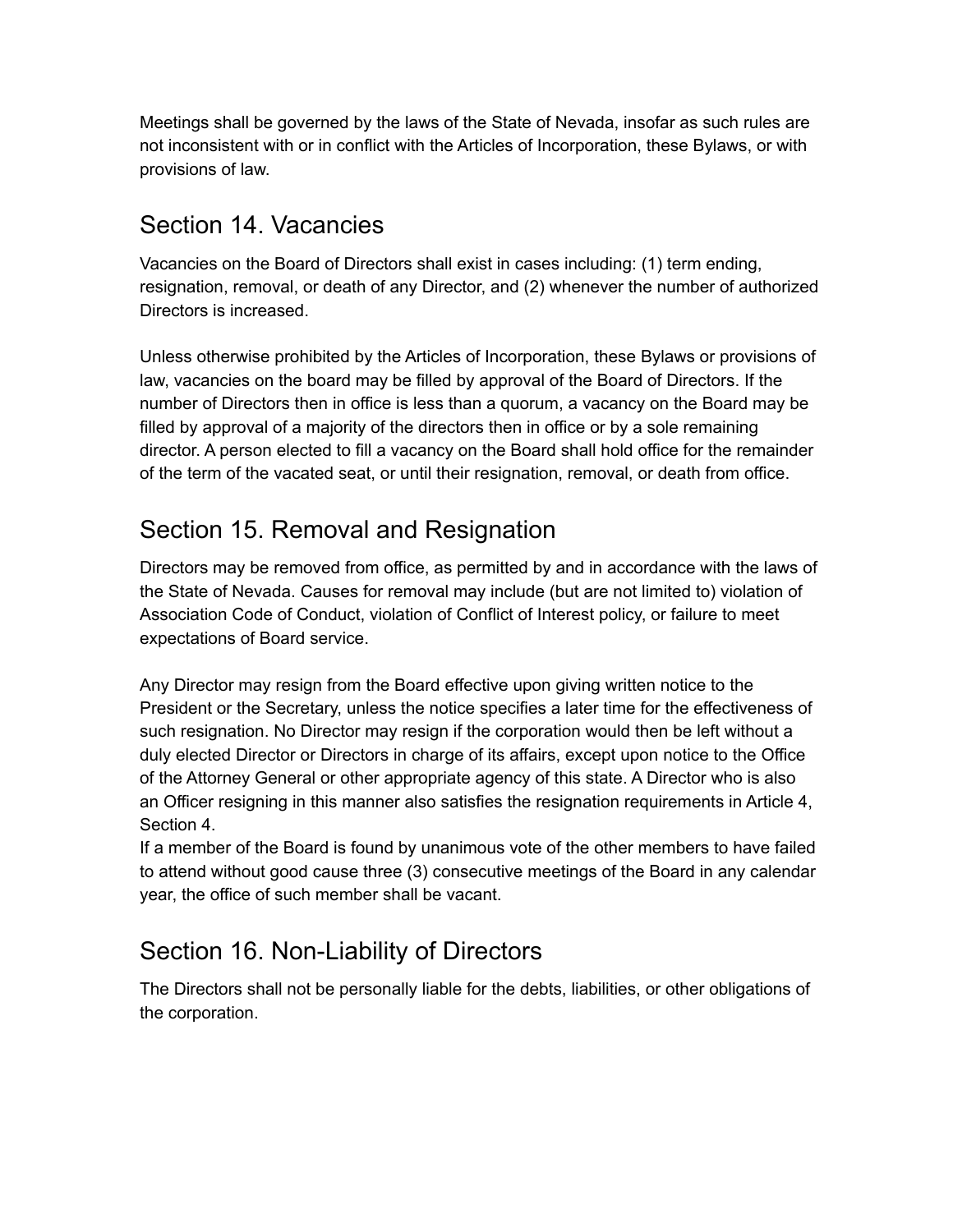# Section 17. Indemnification by Corporation of Directors and **Officers**

The Directors and Officers of the corporation shall be indemnified by the corporation to the fullest extent permissible under the laws of this state.

#### Section 18. Insurance for Corporate Agents

Except as may be otherwise provided under provisions of law, the Board of Directors may adopt a resolution authorizing the purchase and maintenance of Insurance on behalf of any agent of the corporation (including a director, officer, employee or other agent of the corporation) against liabilities asserted against or incurred by the agent in such capacity or arising out of the agent's status as such, whether or not the corporation would have the power to indemnify the agent against such liability under the Articles of Incorporation, these Bylaws or provisions of law.

# Article 4: Officers

# Section 1. Designation of Officers

The Officers of the corporation shall be a President, a Vice President, a Secretary, a Treasurer, and a Parliamentarian. The corporation may also have one or more additional Vice Presidents, Assistant Secretaries, Assistant Treasurers, and other such officers with such titles as may be determined from time to time by the Board of Directors.

# Section 2. Qualifications

Officers of the Association must be a member of the Board of Directors at the time of their election. Officers will be disqualified to hold office if they are no longer Association members in good standing and/or if they no longer qualify for a class of Association membership qualified for board service, as prescribed in Article 3, Directors.

# Section 3. Election and Term of Office

At the May or June regular meeting of Directors, Officers shall be elected by the Board of Directors. The term of each office is a period of two years, or until they resigns or is removed or is otherwise disqualified to serve, or until their successor shall be elected and qualified, whichever occurs first.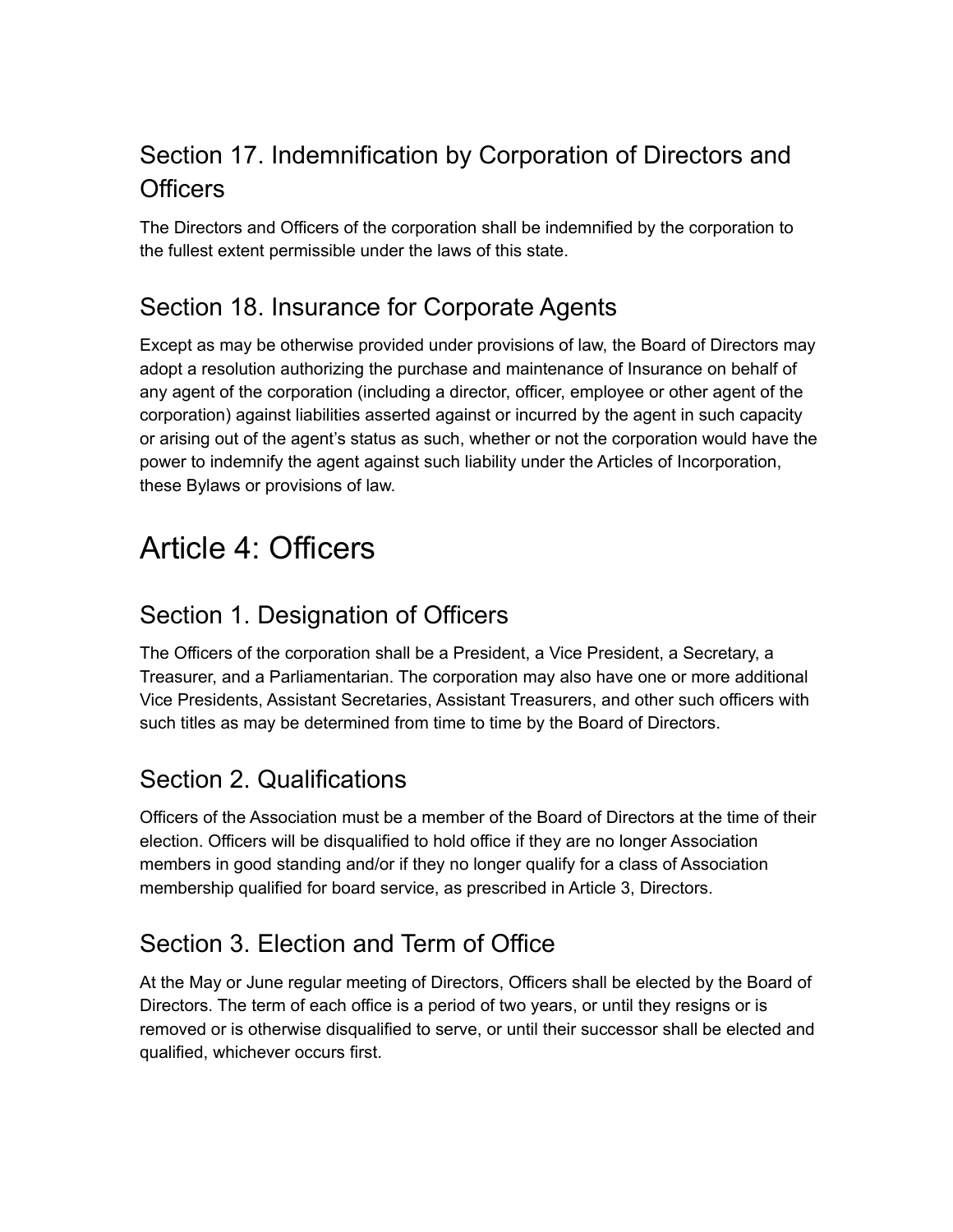# Section 4. Removal and Resignation

Any officer may be removed from their officer role, with just cause, by the Board of Directors, at any time. Any officer may resign from their officer role at any time by giving written notice to the Board of Directors, or to the President or Secretary of the corporation. Any such resignation shall take effect at the date of receipt of such notice or at any later date specified therein, and unless otherwise specified therein, the acceptance of such resignation shall not be necessary to make it effective. The above provisions of this Section shall be superseded by any conflicting terms of a contract which has been approved or ratified by the Board of Directors relating to the employment of any officer of the corporation.

#### Section 5. Vacancies

Any vacancy caused by the death, resignation, removal, disqualification, or otherwise, of any officer shall be filled by the Board of Directors. In the event of a vacancy in any office other than that of President, such vacancy may be filled temporarily by appointment by the President until such time as the Board shall fill the vacancy. Vacancies occurring in offices of officers appointed at the discretion of the board may or may not be filled, as the board shall determine.

#### Section 6. Duties of President

The President shall, subject to the control of the Board of Directors, supervise and control the activities of the officers. They shall perform all duties incident to their office and such other duties as may be required by law, by the Articles of Incorporation, or by these Bylaws, or which may be prescribed from time to time by the Board of Directors. Unless another person is specifically appointed as Chairperson of the Board of Directors, the President shall preside at all meetings of the Board of Directors and, if this corporation has members, at all meetings of the members. Except as otherwise expressly provided by law, by the Articles of Incorporation, or by these Bylaws, they may, in the name of the corporation, execute such deeds, mortgages, bonds, contracts, checks, or other instruments which may from time to time be authorized by the Board of Directors.

# Section 7. Duties of Vice President

In the absence of the President, or in the event of their inability or refusal to act, the Vice President shall perform all the duties of the President, and when so acting shall have all the powers of, and be subject to all the restrictions on, the President. The Vice President shall have other powers and perform such other duties as may be prescribed by law, by the Articles of Incorporation, or by these Bylaws, or as may be prescribed by the Board of Directors.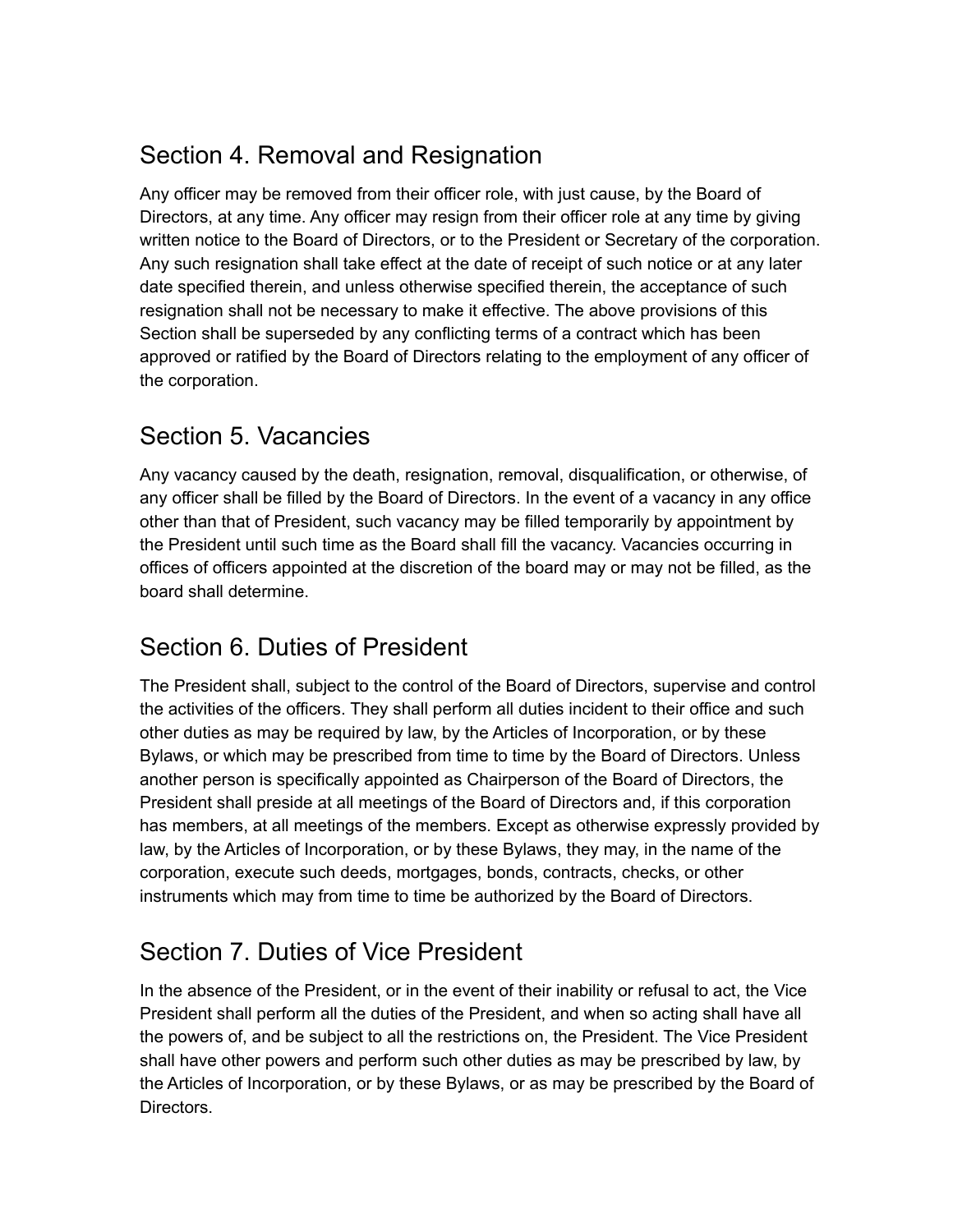# Section 8. Duties of Secretary

The Secretary shall:

- Certify and keep at the principal office of the corporation the original, or a copy, of these Bylaws as amended or otherwise altered to date.
- Keep at the principal and/or corporate office of the corporation, or other office as designated via Article 1 Section 3 of this document, a record of minutes of all meetings of the directors, and, if applicable, meetings of committees of directors and of members, recording therein the time and place of holding, whether regular or special, how called, the names of those present or represented at the meeting, and the proceedings thereof.
- See that all notices are duly given in accordance with the provisions of these Bylaws or as required by law.
- Ensure that the Executive Director keeps at the principal office of the corporation membership records containing the name and address of each and any members, and, in the case where any membership has been terminated, they shall record such fact in the membership records together with the date on which such membership ceased.
- Facilitate provision, at all reasonable times to any director of the corporation, or to their agent or attorney, on request therefore, the Bylaws, the membership records, and the minutes of the proceedings of the directors of the corporation.
- In general, perform all duties incident to the office of Secretary and such other duties as may be required by law, by the Articles of Incorporation, or by these Bylaws, or which may be assigned to them from time to time by the Board of Directors.

# Section 9. Duties of Treasurer

The Treasurer shall:

- Be responsible for oversight of all funds and securities of the corporation.
- Ensure that the Executive Director keeps and maintains adequate and correct accounts of the corporation's properties and business transactions, including accounts of its assets, liabilities, receipts, disbursements, gains and losses.
- Regularly review the general ledger for any unusual transactions or errors.
- Exhibit at all reasonable times the records of account and financial records to any director of the corporation, or to their agent or attorney, on request therefore.
- Render to the President and directors, whenever requested, an account of any or all of their transactions as Treasurer and of the financial condition of the corporation.
- Ensure that the Executive Director is accurately tracking and executing the finances of the corporation in accordance with the Financial Policies and Procedures.
- Review and monitor all funds and securities of the corporation.
- Make financial information and reports available to board members.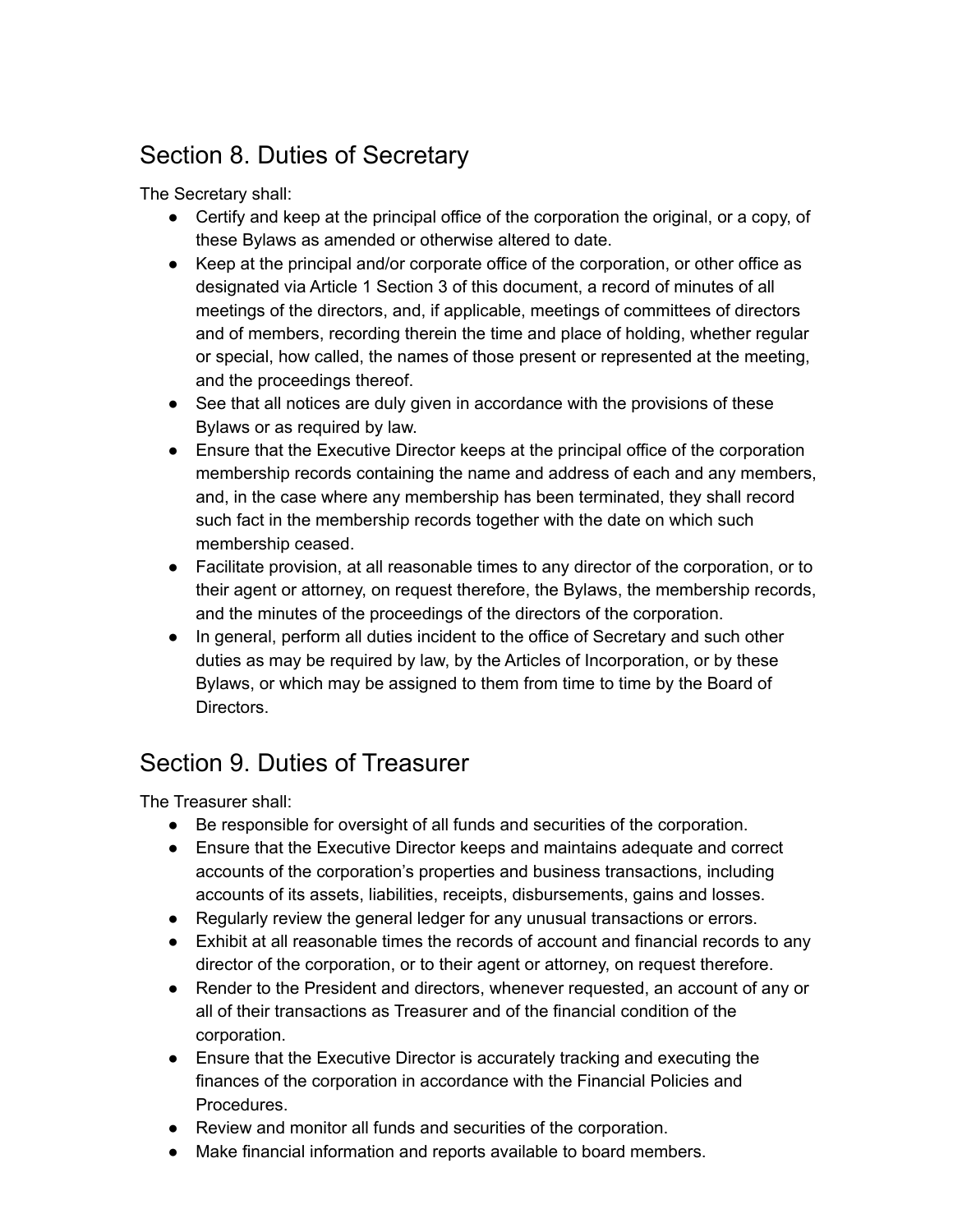- Perform, or ensure performance of, any other duties consistent with the Financial Policies and Procedures adopted by the Board of Directors.
- In general, perform all duties incident to the office of Treasurer and such other duties as may be required by law, by the Articles of Incorporation of the corporation, or by these Bylaws, or which may be assigned to them from time to time by the Board of Directors.

#### Section 10. Duties of Parliamentarian

The Parliamentarian shall:

- Serve as a guest of the Executive Committee upon request of the President.
- Advise officers and directors on questions of parliamentary procedure.
- Review proposed changes to Association Bylaws and policies for consistency, content, and compliance with established rules of order and parliamentary authority.

# Article 5: Executive Director and Staff

#### Section 1. Executive Director

The Executive Director, an Employee of the corporation, shall in support of the corporation, its directors, and its officers:

- Serve as chief executive officer of the corporation and shall, subject to the control of the Board of Directors, supervise and control the affairs of the corporation.
- Serve as a non-voting ex-officio member of the Board of Directors at regular meetings.
- In support of the Secretary, shall keep at the principal office of the corporation membership records containing the name and address of each and any members, and, in the case where any membership has been terminated, they shall record such fact in the membership records together with the date on which such membership ceased.
- In support of the Treasurer, shall perform duties consistent with the Financial Policies and Procedures adopted by the Board of Directors.
- Serves as primary account manager for all funds and securities of the corporation.
- Receive, and give receipt for monies due and payable to the corporation from any source whatsoever.
- Disburse, or cause to be disbursed, the funds of the corporation as may be directed by the Board of Directors, taking proper vouchers for such disbursements.
- Carry out the duties described in the job description.

The Executive Director is hereby delegated the general authority to act for and on behalf of the Corporation, as its agent, to administer the Corporation's affairs pursuant to policies established by the Board.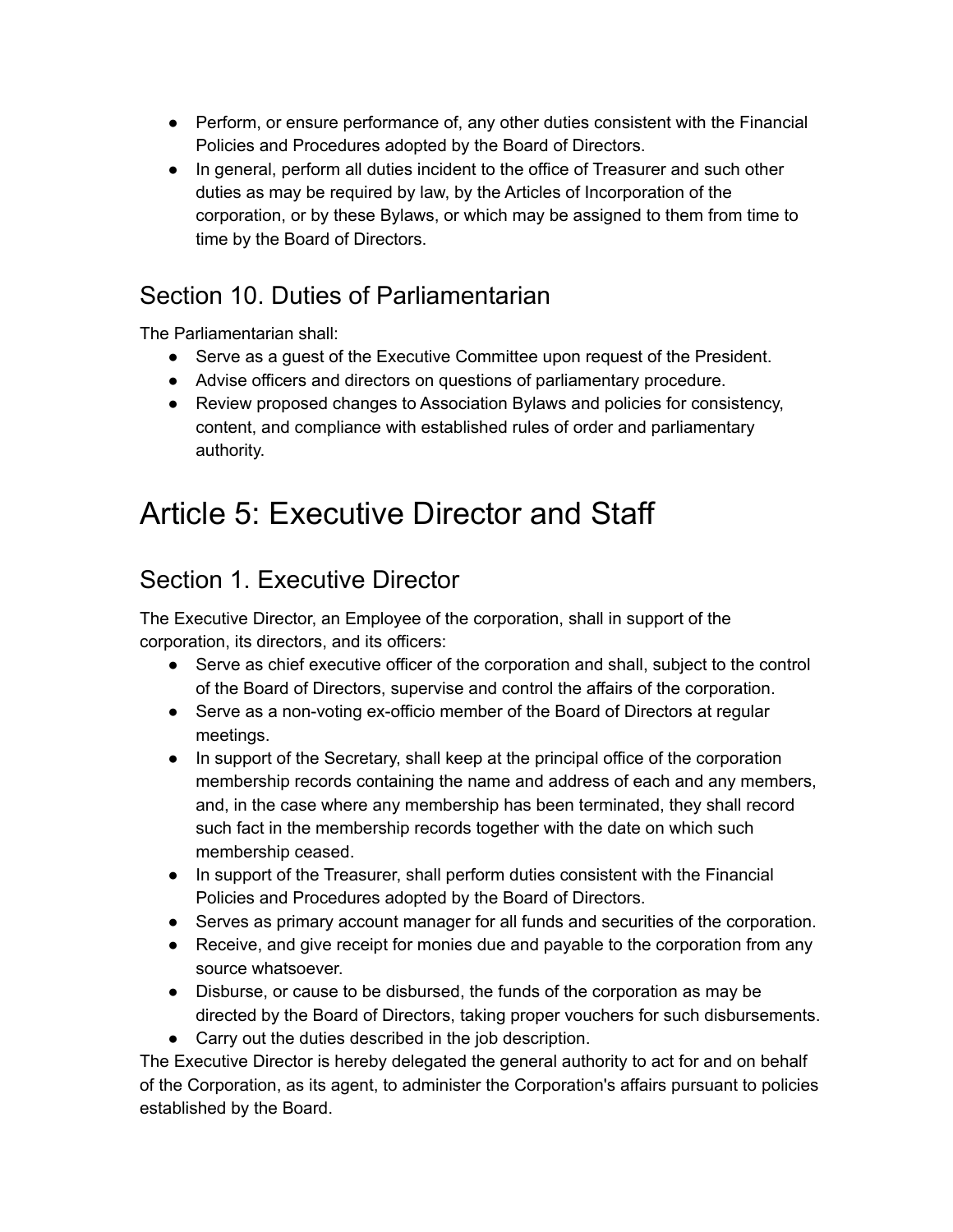# Article 6: Membership

#### Section 1. Classes

The Corporation shall have the following classes of members: (1) Institutional Members; (2) Professional Members; (3) Affiliate Members; (4) Student Members and (5) Honorary Members. Members shall not have the right to vote on any matters pertaining to the Corporation or its governing documents, regardless of their membership class. The Board of Directors shall have the authority to set the standards of admission for membership with respect to each class of members.

#### Section 2. Institutional Members

Nonprofit higher education institutions qualify as Institutional Members. Employees of the Institutional Member receive Professional Member benefits and are eligible to serve on the Board of Directors. Students of the Institutional Member receive Student Member benefits. This is a non-voting membership.

#### Section 3. Professional Members

Individuals that are digital professionals employed by institutions of higher education qualify as Professional Members. Professional Members are eligible to serve on the Board of Directors. This is a non-voting membership.

#### Section 4. Affiliate Members

Individuals that work closely with the higher education sector but do not work directly for an institution of higher education qualify as Affiliate Members. This is a non-voting membership.

#### Section 5. Student Members

Individuals that are currently enrolled at a higher education institution qualify as Student Members. This is a non-voting membership.

#### Section 6. Honorary Members

Any individual who has rendered notable service to higher education, made notable contributions to the education of higher education web professionals, or who had made notable contributions to the advancement of the purpose and mission of this Corporation may become an Honorary Member if so elected by the unanimous vote of the Board of Directors at any meeting of the Board. Honorary Members shall be exempt from paying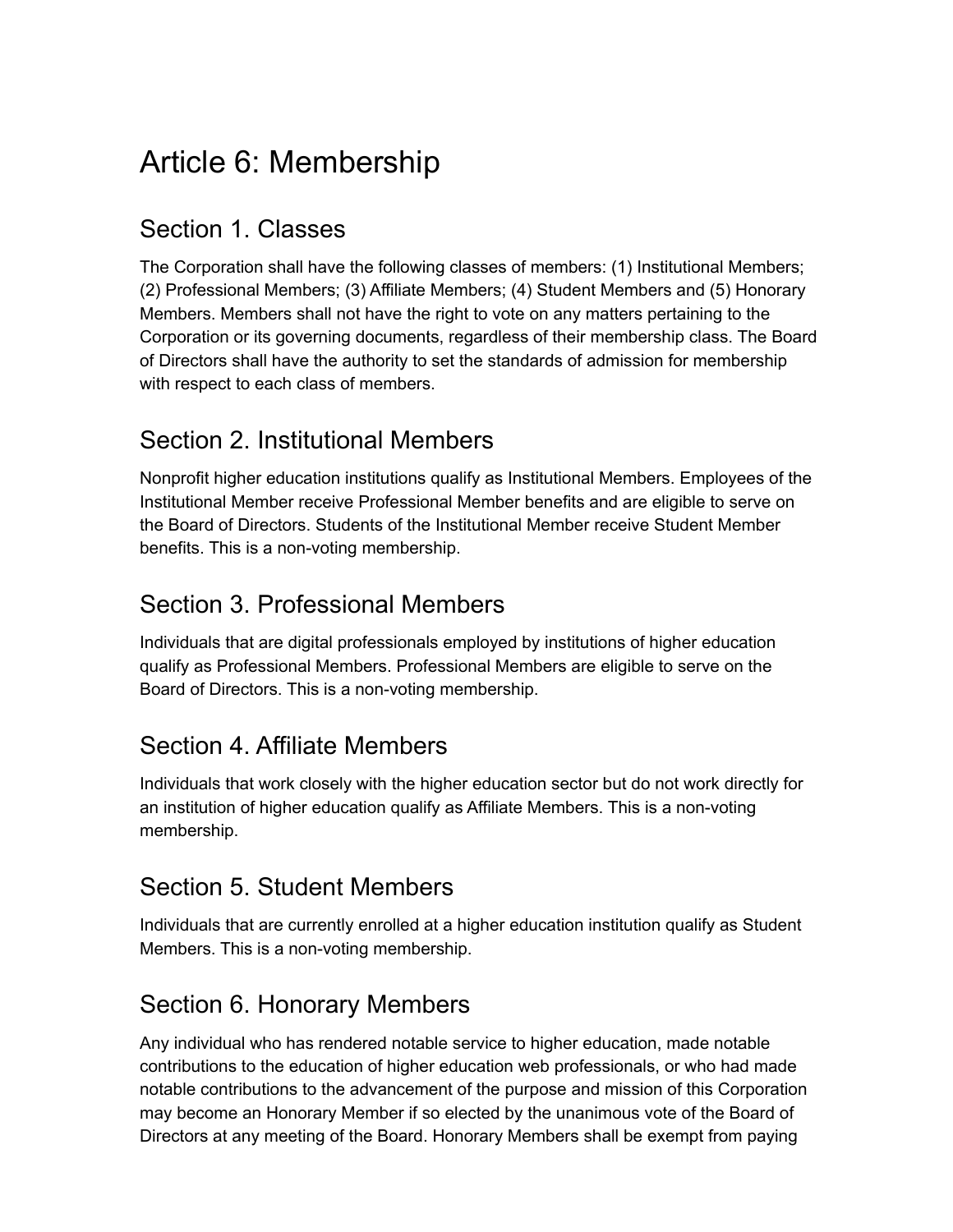dues to the Association. Honorary Members that also qualify as Professional Members may serve on the Board of Directors. This is a non-voting membership.

### Section 7. Benefits

The Board of Directors shall establish the benefits of membership for each class, and amend them from time to meet the objectives of the Association. The Board of Directors must maintain at all times at least one class of membership that is eligible to serve on the Board of Directors.

# Section 8. Dues

The Board of Directors shall establish reasonable membership dues for each class of membership in the Association, to be published publicly at least annually.

# Article 7: Committees

# Section 1. Executive Committee

The Executive Committee acts as a steering committee for the full Board by prioritizing issues for the full board to address. It consists of all current officers except the Parliamentarian, and is chaired by the President. The Executive Director, an employee of the Corporation, is a non-voting ex-officio member of this committee.

Between regular meetings of the Board of Directors, the Executive Committee may take action on behalf of the Board of Directors. For such actions, quorum is defined as a majority of members of the Executive Committee, with the stipulation that any such action requires the unanimous consent of those present. The action taken should be transmitted to the full Board of Directors and reported in the minutes of the next regular meeting.

The Executive Committee shall keep regular minutes of its proceedings, cause them to be filed with the corporate records, and report the same to the board at each regular meeting of the Board of Directors.

# Section 2. Other Committees

The corporation shall have such other committees as designated by resolution of the Board of Directors. These committees may consist of persons who are not also members of the board and shall act in an advisory capacity to the board.

# Section 3. Meetings and Action of Committees

Meetings and action of committees shall be governed by, noticed, held and taken in accordance with the provisions of these Bylaws concerning meetings of the Board of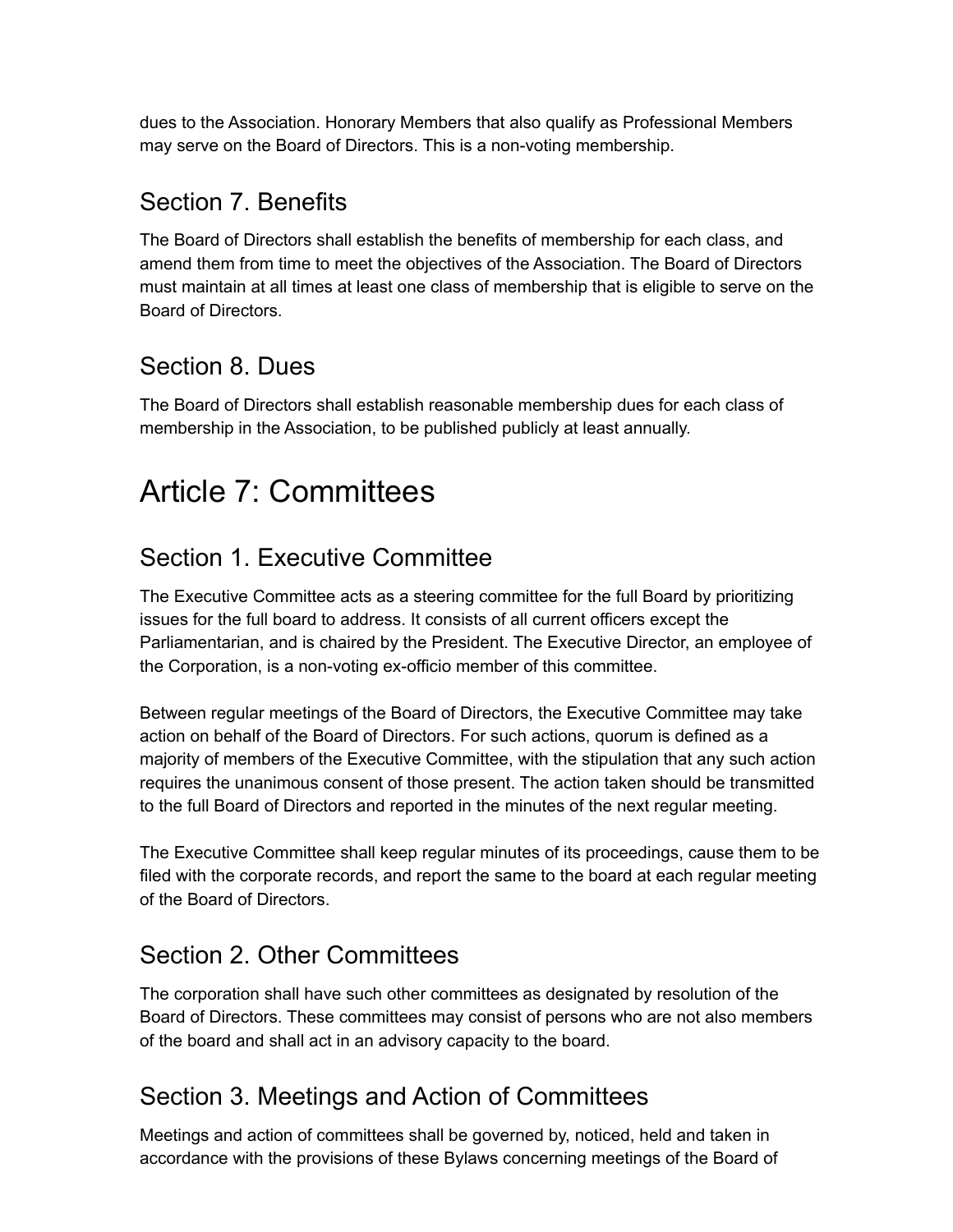Directors, with such changes in the context of such Bylaw provisions as are necessary to substitute the committee and its members for the Board of Directors and its members, except that the time for regular and special meetings of committees may be fixed by the resolution of the Board of Directors or by the committee. In addition to the requirements of meetings and action of committees, the committee shall report to the Board of Directors, including recommendations for votes and action. The Board of Directors may also adopt rules and regulations pertaining to the conduct of meetings and committees to the extent that such rules and regulations are not inconsistent with the provisions of these Bylaws.

# Article 8: Execution of Instruments, Deposits and Funds

# Section 1. Execution of Instruments

The Board of Directors, except as otherwise provided in these Bylaws, may by resolution, authorize any officer or agent of the corporation to enter into any contract or execute and deliver any instrument in the name of and on behalf of the corporation, and such authority may be general or confined to specific instances. Unless so authorized, no officer, agent, or employee shall have any power or authority to bind the corporation by any contract or engagement or to pledge its credit or to render it liable monetarily for any purpose or in any amount.

#### Section 2. Checks and Notes

Except as otherwise specifically determined by resolution of the Board of Directors, or as otherwise required by law, checks, drafts, promissory notes, orders for the payment of money, and other evidence of indebtedness of the corporation shall be signed in accordance with corporation Financial Policies and Procedures adopted by the Board of Directors.

#### Section 3. Deposits

All funds of the corporation shall be deposited to the credit of the corporation in such banks, trust companies, or other depositories as the Board of Directors may select.

#### Section 4. Gifts

The Board of Directors may accept on behalf of the corporation any contribution, gift, bequest, or device for the nonprofit purposes of this corporation. The Board of Directors may not accept any contribution, gift, bequest, or device for personal use or gain.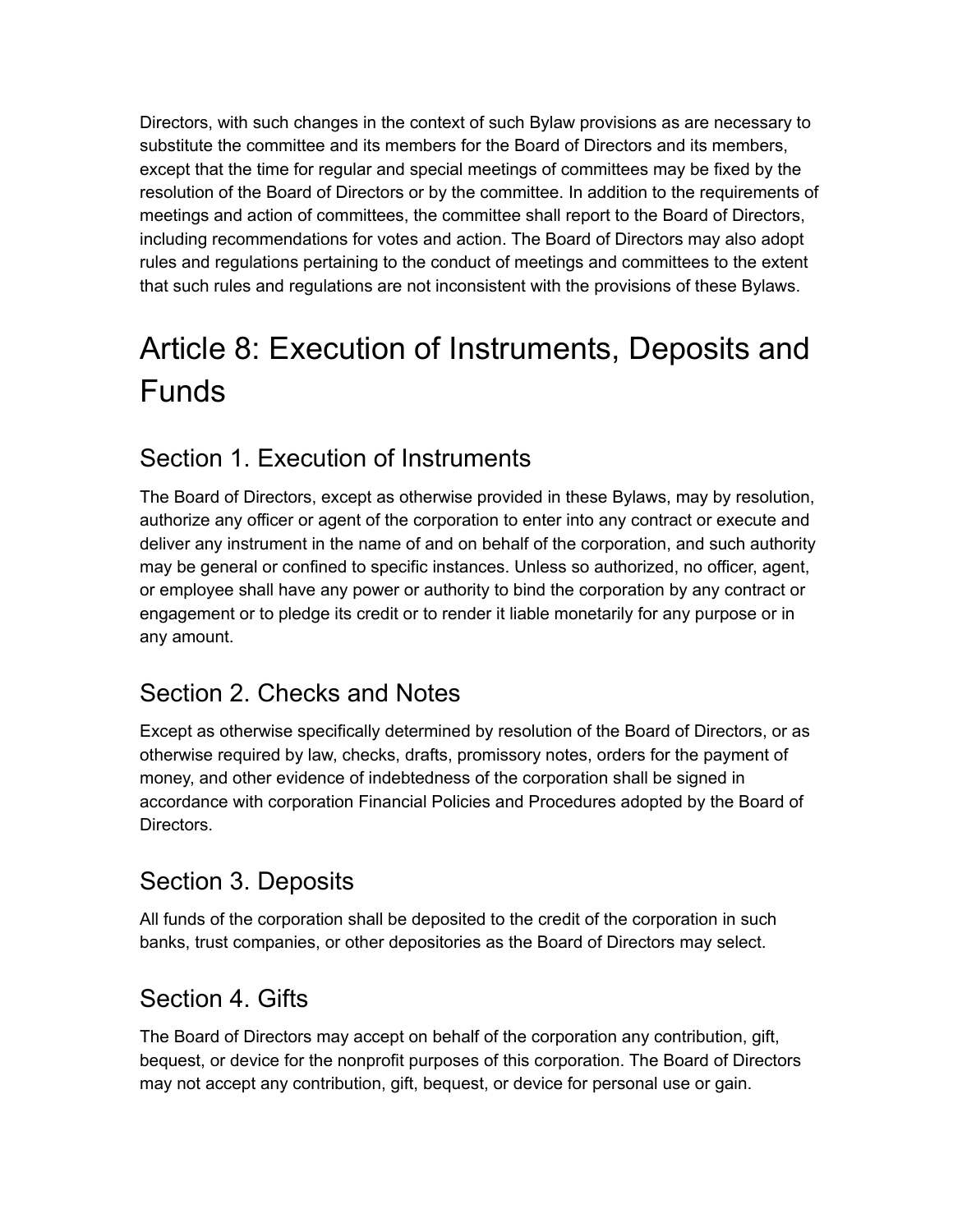### Section 5. Credit Cards

The Association may use credit cards as instruments to facilitate approved transactions for Association business. The Board of Directors must authorize any individuals who receive Association credit cards. The Board of Directors must approve policies with respect to credit card usage to ensure their proper use and limit risk to the Association. Authorized credit card holders shall sign a statement that indicates they agree with the policy.

# Article 9: Corporate Records, Reports and Seal

#### Section 1. Maintenance of Corporate Records

The corporation shall keep as permanent records:

- A. Minutes of all meetings of directors, committees of the board and, if this corporation has members, of all meetings of members, indicating the time and place of holding such meetings, whether regular or special, how called, and the names of those present and the proceedings thereof;
- B. Adequate and correct books and records of account, including accounts of its properties and business transactions and accounts of its assets, liabilities, receipts, disbursements, gains and losses;
- C. A record of its members, if any, indicating their names and addresses and, if applicable, the class of membership held by each member and the termination date of any membership;
- D. A copy of the corporation's Articles of Incorporation and Bylaws as amended to date, which shall be open to inspection by the members, if any, of the corporation at all reasonable times during office hours.

#### Section 2. Corporate Seal

The Board of Directors may adopt, use, and at will alter, a corporate seal. Failure to affix the seal to corporate instruments, however, shall not affect the validity of any such instrument.

#### Section 3. Directors Inspection Rights

Every Director shall have the absolute right, upon at least 10 days' written notice, at any reasonable time to inspect and copy all books, records and documents of every kind and to inspect the physical properties of the corporation and shall have such other rights to inspect the books, records and properties of this corporation as may be required under the Articles of Incorporation, other provisions of these Bylaws, and provisions of law.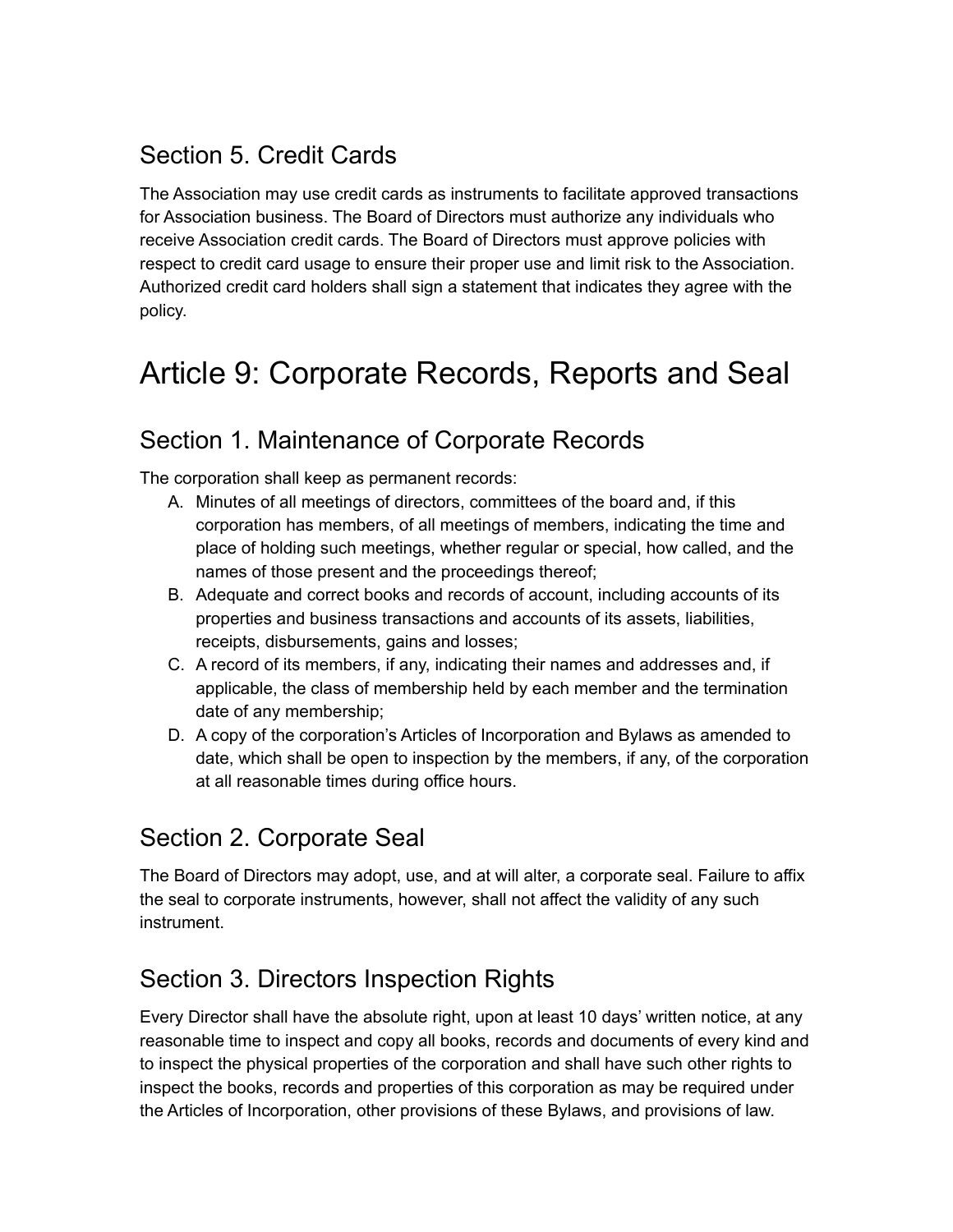# Section 4. Members' Inspection Rights

Every Member who has been a member of record for at least six months shall have the following inspection rights, for a purpose reasonably related to such person's interest as a member:

To inspect at any reasonable time, upon at least 10 days' written demand, the corporation's bylaws, books of accounts, financial records, and the members' ledger or duplicate ledger, upon written demand to the Secretary of the corporation by the Member, for a purpose reasonably related to such person's interests as a Member.

Members shall have such other inspection rights as may be required under the Articles of Incorporation, other provisions of these Bylaws, and provisions of law.

### Section 5. Right to Copy and Make Extracts

Any inspection under the provisions of the Article may be made in writing, by Member or by Member's agent or attorney, and the right to inspection shall include the right to copy and make extracts.

# Section 6. Periodic Report

The board shall cause any annual or periodic report required under law to be prepared and delivered to an office of the State of Nevada or to the Members, if any, of this corporation, to be so prepared and delivered within the time limits set by law.

# Article 10: IRC 501(C) Tax Exemption Provisions

#### Section 1. Limitations on Activities

No substantial part of the activities of this corporation shall be the carrying on of propaganda, or otherwise attempting to influence legislation [except as otherwise provided by Section 501(h) of the Internal Revenue Code], and this corporation shall not participate in, or intervene in (including the publishing or distribution of statements), any political campaign on behalf of, or in opposition to, any candidate for public office.

Notwithstanding any other provisions of these Bylaws, this corporation shall not carry on any activities not permitted to be carried on (a) by a corporation exempt from federal income tax under Section 501(c) of the Internal Revenue Code, or (b) by a corporation, contributions to which are deductible under Section 170(c)(2) of the Internal Revenue Code.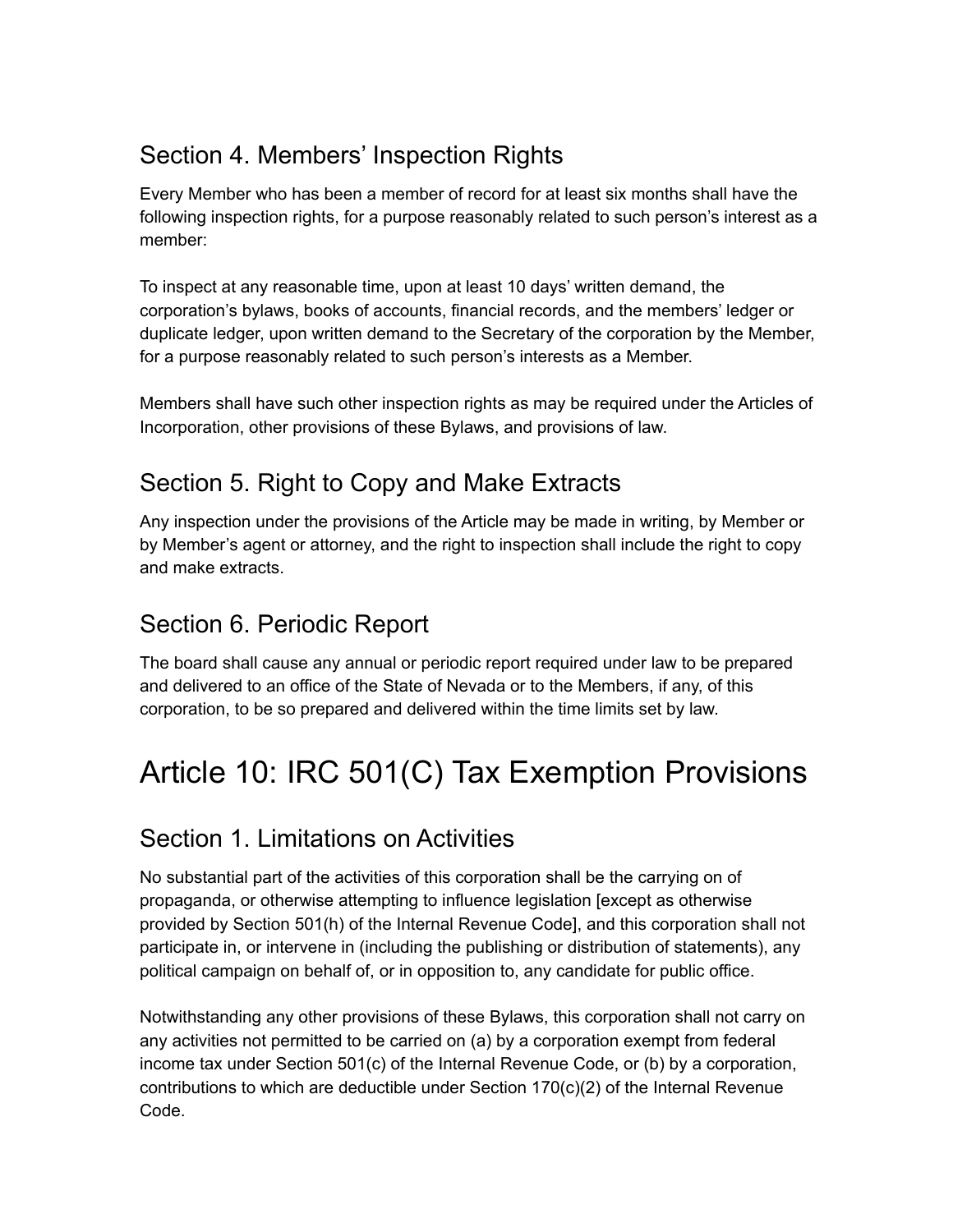# Section 2. Prohibition Against Private Inurement

No part of the net earnings of this corporation shall inure to the benefit of, or be distributable to, its members, directors or trustees, officers, or other private persons, except that the corporation shall be authorized and empowered to pay reasonable compensation for services rendered and to make payments and distributions in furtherance of the purposes of this corporation.

# Section 3. Distribution of Assets

Upon the dissolution of this corporation, its assets remaining after payment, or provision for payment, of all debts and liabilities of this corporation shall be distributed for one or more exempt purposes within the meaning of Section 501(c) of the Internal Revenue Code or shall be distributed to the federal government, or to a state or local government, for a public purpose. Such distribution shall be made in accordance with all applicable provisions of the laws of this state.

# Section 4. Private Foundation Requirements and Restrictions

In any taxable year in which this corporation is a private foundation as described in Section 509(a) of the Internal Revenue Code, the corporation 1) shall distribute its income for said period at such time and manner as not to subject it to tax under Section 4942 of the Internal Revenue Code; 2) shall not engage in any act of self-dealing as defined in Section 4941(d) of the Internal Revenue Code; 3) shall not retain any excess business holdings as defined in Section 4943(c) of the Internal Revenue Code; 4) shall not make any investments in such manner as to subject the corporation to tax under Section 4944 of the Internal Revenue Code; and 5) shall not make any taxable expenditures as defined in Section 4945(d) of the Internal Revenue Code.

# Article 11: Parliamentary Authority

# Section 1. Parliamentary Authority of the Corporation

The rules contained in the current edition of Robert's Rules of Order Newly Revised shall govern the corporation in all cases to which they are applicable and in which they are not inconsistent with these bylaws, Articles of Incorporation, and policies and procedures adopted by resolution of the Board of Directors.